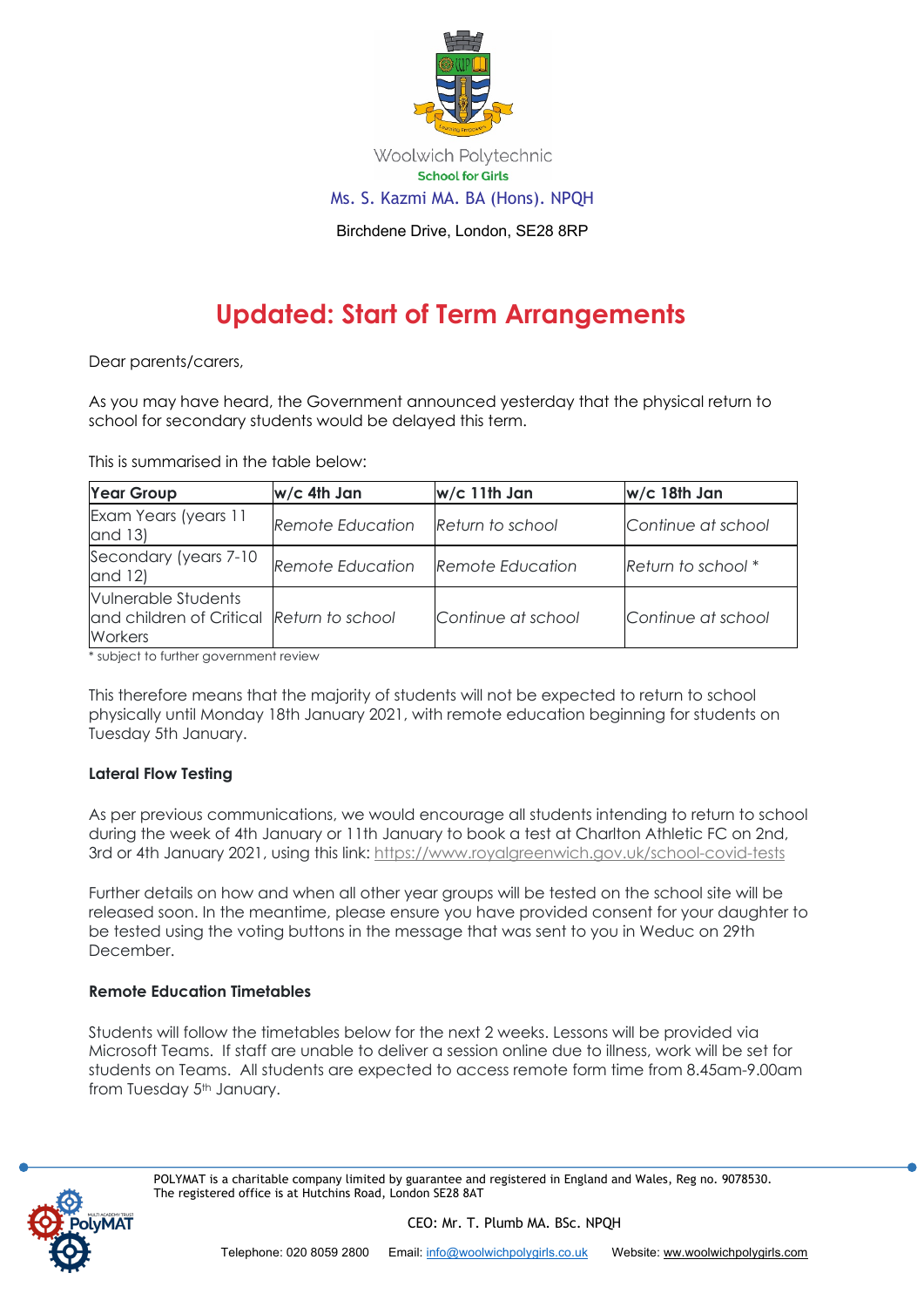# **Year 7 Remote Learning Timetable**

| Day            | <b>Monday</b><br>4/1                      | <b>Tuesday</b><br>5/1 | Wednesday<br>6/1 | <b>Thursday</b><br>7/1 | Friday<br>8/1  |
|----------------|-------------------------------------------|-----------------------|------------------|------------------------|----------------|
| 8:45-9:00      |                                           | Form Time             | Form Time        | Form Time              | Form Time      |
| $9:05 - 10:05$ | <b>Staff Inset</b><br>Day<br>(no lessons) | Maths                 | Science          | Maths                  | Science        |
| 10:10-11:10    |                                           | Art                   | English          | <b>PE</b>              | Music          |
| 11:10-11:30    |                                           | <b>Break</b>          | <b>Break</b>     | <b>Break</b>           | <b>Break</b>   |
| 11:30-12:30    |                                           | Computing             | French           | DT                     | <b>History</b> |
| 12:30 - 13:30  |                                           | Lunchtime             | Lunchtime        | Lunchtime              | Lunchtime      |
| 13:30-14:00    |                                           | Reading               | <b>EBC</b>       | Reading                | Reading        |
|                |                                           | (30 mins)             |                  | (30 mins)              | (30 mins)      |
| 14:00-15:00    |                                           | Catch-up              | Catch-up         | Catch-up               | Catch-up       |
|                |                                           | Session               | Session          | Session                | Session        |

| Day                           | <b>Monday</b><br>11/1          | Tuesday<br>12/1      | Wednesday<br>13/1   | <b>Thursday</b><br>14/1 | <b>Friday</b><br>15/1          |
|-------------------------------|--------------------------------|----------------------|---------------------|-------------------------|--------------------------------|
| 8:45-9:00                     | Form Time                      | Form Time            | Form Time           | Form Time               | Form Time                      |
| $9:05 - 10:05$<br>10:10-11:10 | English<br>Drama               | <b>Maths</b><br>Art  | Science<br>English  | Maths<br><b>PF</b>      | Science<br><b>Music</b>        |
| 11:10-11:30                   | <b>Break</b>                   | <b>Break</b>         | <b>Break</b>        | <b>Break</b>            | <b>Break</b>                   |
| 11:30-12:30                   | Geography                      | Computing            | French              | DT                      | <b>History</b>                 |
| 12:30 - 13:30                 | Lunchtime                      | Lunchtime            | Lunchtime           | Lunchtime               | Lunchtime                      |
| 13:30-14:00                   | Reading<br>$(30 \text{ mins})$ | Reading<br>(30 mins) | <b>EBC</b>          | Reading<br>(30 mins)    | Reading<br>$(30 \text{ mins})$ |
| 14:00-15:00                   | Catch-up<br>Session            | Catch-up<br>Session  | Catch-up<br>Session | Catch-up<br>Session     | Catch-up<br>Session            |

# **Year 8 Remote Learning Timetable**

| Day            | <b>Monday</b><br>4/1                      | <b>Tuesday</b><br>5/1 | Wednesday<br>6/1 | <b>Thursday</b><br>7/1 | Friday<br>8/1 |
|----------------|-------------------------------------------|-----------------------|------------------|------------------------|---------------|
| $8:45-9:00$    |                                           | Form Time             | Form Time        | Form Time              | Form Time     |
| $9:05 - 10:05$ |                                           | English               | Maths            | English                | Maths         |
| 10:10-11:10    | <b>Staff Inset</b><br>Day<br>(no lessons) | Drama                 | Science          | Art                    | <b>PE</b>     |
| 11:10-11:30    |                                           | <b>Break</b>          | <b>Break</b>     | <b>Break</b>           | <b>Break</b>  |
| 11:30-12:30    |                                           | Geography             | French           | Computing              | DT            |
| 12:30 - 13:30  |                                           | Lunchtime             | Lunchtime        | Lunchtime              | Lunchtime     |
| 13:30-14:00    |                                           | Reading               | <b>EBC</b>       | Reading                | Reading       |
|                |                                           | (30 mins)             |                  | (30 mins)              | (30 mins)     |
| 14:00-15:00    |                                           | Catch-up              | Catch-up         | Catch-up               | Catch-up      |
|                |                                           | Session               | Session          | Session                | Session       |